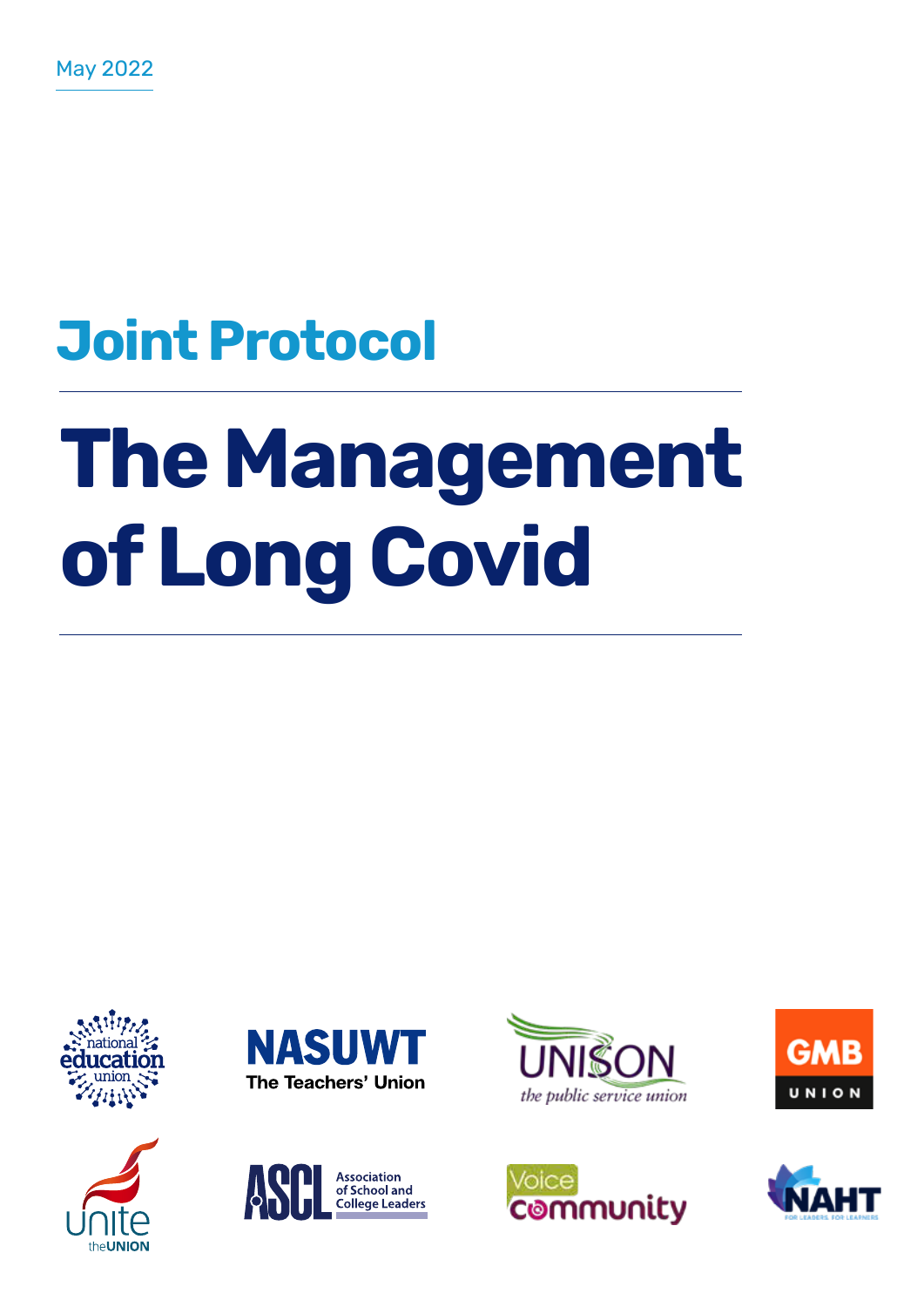### **Joint Protocol**

## **The Management of Long Covid**

This is a joint protocol agreed between [the employer] and the relevant trade unions and is intended to cover all staff employed by .

#### **Introduction**

The National Institute for Health and Care Excellence (NICE) defines Long Covid as signs and symptoms that develop during or following an infection consistent with Covid-19, which continue for more than 12 weeks and are not explained by an alternative diagnosis<sup>1</sup>. There is a growing list of symptoms. A positive Covid-19 test result is not required for a diagnosis of Long Covid.

Both employers and trade unions recognise the impact that Long Covid can have on employees. This is a new and debilitating condition for which treatments are still emerging; therefore its implications are not yet fully understood.

Employers and trade unions wish to support affected individuals as best they can whilst further research is undertaken, granting us a fuller understanding of the condition and how it can best be managed medically and consistently with other conditions.

This joint protocol provides the basis for a consistent approach to management at the workplace of those individuals medically diagnosed as having Long Covid. It should provide reassurance and confidence that Long Covid is being managed in a sympathetic and supportive way that is wholly consistent with the approach advocated by the Advisory, Conciliation and Arbitration Service (Acas). It is, therefore, important that staff are encouraged to make their employer aware of their symptoms at the earliest opportunity and in writing.

1 [nice.org.uk/guidance/ng188](https://www.nice.org.uk/guidance/ng188)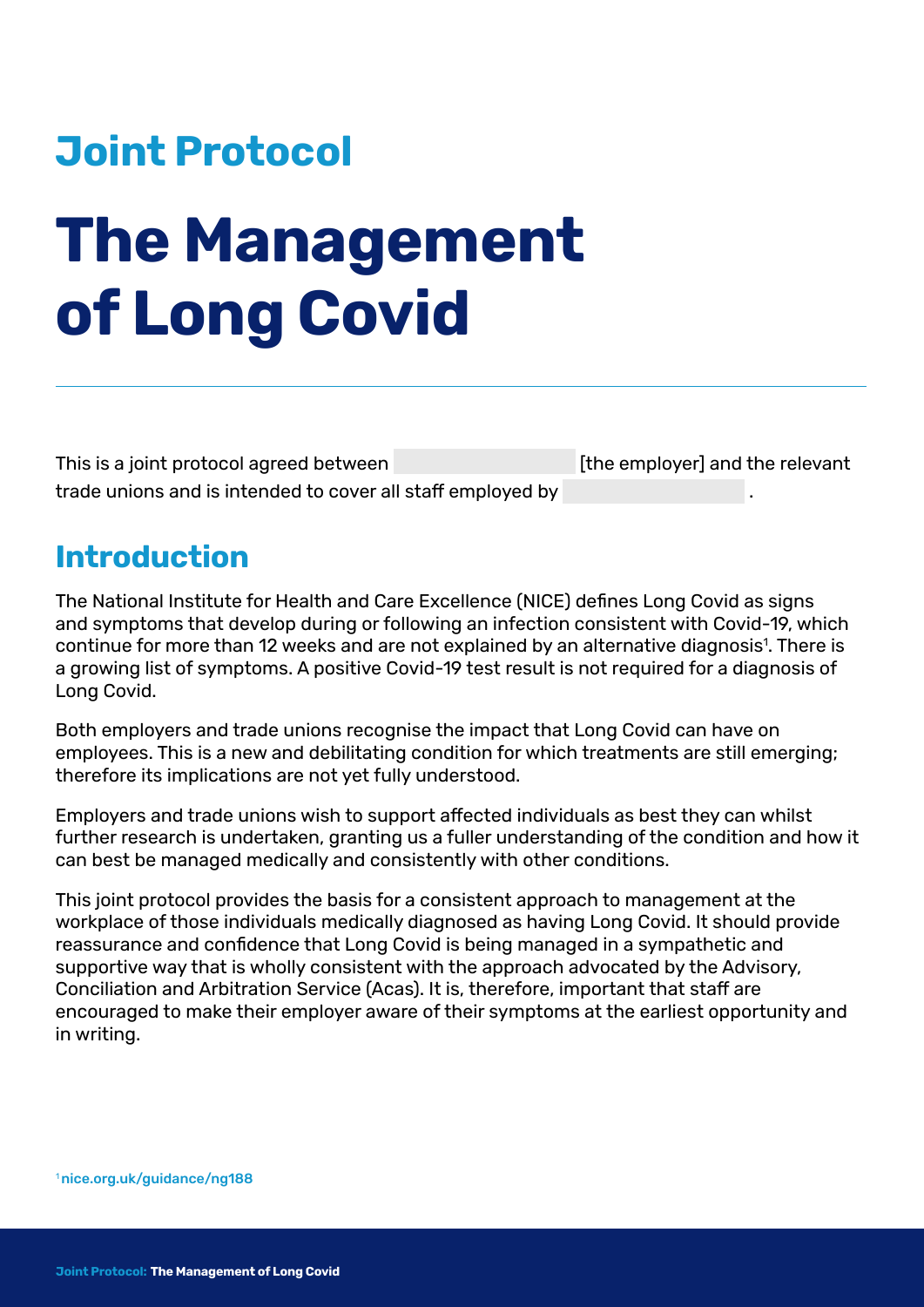#### **Key elements**

There will be a temporary suspension of some elements of the sickness absence scheme for staff medically diagnosed with Long Covid. Employers will exercise their discretion in the absence of a medical diagnosis, being mindful at all times of the difficulty in obtaining a diagnosis of Long Covid.

- **1.** a. The absence will still be regarded as sickness absence and should be recorded as such and although the usual monitoring processes will still apply, there will be no sanctions imposed as a result of these.
	- b. Members of staff who have had Long Covid symptoms for 12 months or more, or who are assessed by an approved medical practitioner as having symptoms likely to last 12 months or more, may receive paid disability leave while waiting for adjustments to be put in place. In such cases, absences will be recorded as either disability leave or medical suspension rather than sick leave.
	- c. In addition to any meetings held through the absence management process, regular Manager/Supervisor contact and engagement with individuals will continue for supportive purposes.
	- d. Referral to Occupational Health Services, including self-referral, will continue as a recognised route for support, advice and any therapies that the employer is able to offer; including specialist Long Covid clinics, and psychological and emotional support. Pending any such referral GP recommendations will be followed.
	- e. Time off with pay will be granted for medical appointments and treatment within working hours.
- **2.** Staff with Long Covid symptoms who can work, subject to medical advice, will have robust health and safety risk assessments undertaken, looking at the working environment, work activity and individual factors that may put them at risk of harm. The employer will take steps to reduce the risk of harm. Staff will have access to reasonable adjustments to remove barriers to their ability to work, including phased returns where appropriate.
- **3.** Employers will ensure that as a minimum entitlement, any employee on long- term sick leave who is medically diagnosed with Long Covid, will remain on full pay for a minimum of 12 months (regardless of length of service). After 12 months, if the employee is still absent from work with Long Covid the provision of full pay will be reviewed. It is recognised that in certain circumstances, contractual provisions within the Burgundy Book, Green Book or elsewhere may provide an entitlement to remain on full pay beyond this. The employer has the discretion to continue with additional periods of full pay and half pay.
- **4.** In keeping with its anticipatory duty under s20 of the Equality Act 2010 to make reasonable adjustments and s149 to advance equality of opportunity and eliminate discrimination, the employer will always consider the following steps to help facilitate a return to working as far as possible for staff with Long Covid:
	- a phased return to work on full pay
	- amended duties
	- suspending/reviewing performance management processes and objectives
	- a different role/post
	- disability leave for Long Covid related absences